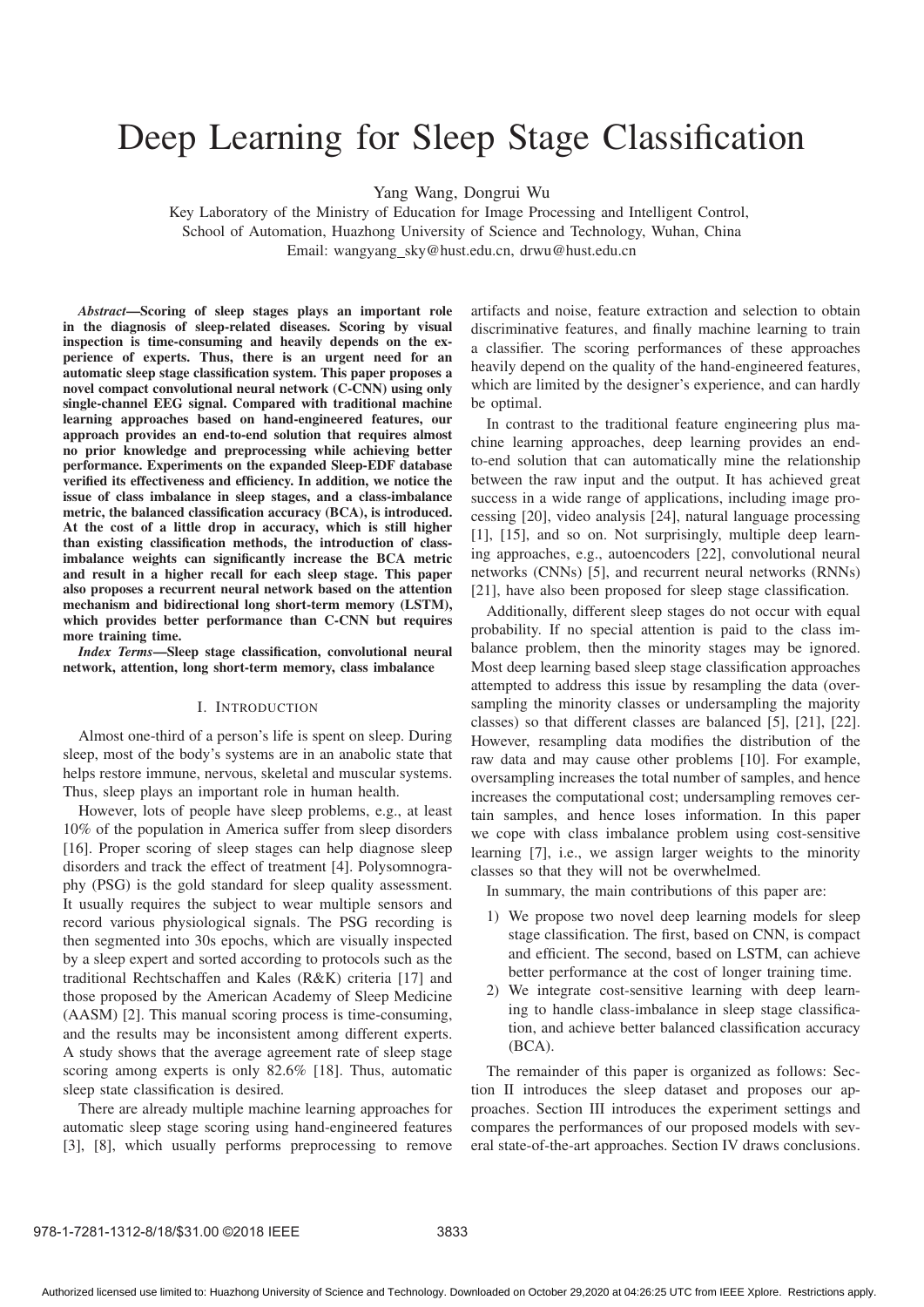# II. METHODS

# *A. Dataset*

The SC (Sleep Cassette) files from the expanded Sleep-EDF database [14] on PhysioNet [9] were used in our study. They are PSG recordings of 20 healthy subjects (10 males and 10 females, 25-34 years old) without any sleep-related diseases. 19 subjects had PSG recordings for two consecutive days and one subject only had one day's recording. Each recording lasted for 20 hours. For consistency, we only used data from the 19 subjects with two days' recording.

Each PSG recording contained EEG (from Fpz-Cz and Pz-Cz pairs), horizontal EOG, submental chin EMG, and oronasal respiration. The sampling frequency of EEG and MEG was 100Hz. Each 30-s epoch was manually classified into one of the following classes according to the R&M criteria: movement time (M), wakefulness (W), rapid eye movement (REM), non-REM including Stage 1 (S1), Stage 2 (S2), Stage 3 (S4) and Stage 4 (S4), and not scored. This paper considered only W, REM, and S1-S4, and only used the EEG signal from the Fpz-Cz pair<sup>1</sup>. The number of available epochs for each sleep stage is shown in Table I.

TABLE I NUMBER AND PERCENTAGE OF EEG EPOCHS IN EACH SLEEP STAGE.

|                                                      | -S.1 | S <sub>2</sub> | S <sup>3</sup> |  | S4 REM Total |
|------------------------------------------------------|------|----------------|----------------|--|--------------|
| Number 70,450 2,731 17,302 3,307 2,249 7,545 103,600 |      |                |                |  |              |
| Percentage 68.00 2.65 16.70 3.19 2.17 7.28 100.00    |      |                |                |  |              |

# *B. Flowchart*

The flowchart of our proposed approaches is shown in Fig 1. For each 30-s EEG epoch, we first perform preprocessing to transform it into a power spectral density map  $X$ , which is then fed into the Feature Extractor. Different configurations of the Feature Extractor are introduced below, and dropout [12] was used after all such extractors to reduce overfitting. Then, a fully-connected layer with 128 units (FC-128) is used to combine these features, and a softmax layer gives the final prediction.

## *C. Preprocessing*

We performed some preprocessing on the raw EEG signal. Given a 30-s epoch, we first converted it into a power spectral density (PSD) map using short-time Fourier transform (STFT) with a moving Hamming window of size 1s and overlap of 0.5s. Then we converted the powers to dBs. Thus each 30-s epoch was converted to a PSD map  $X \in R^{T \times F}$ , where  $T$  (time) was 59 and  $F$  (frequency) was 51. An example of the EEG signal after conversion is shown in Fig. 2. It should be noted that since the sampling frequency of the EEG signal was 100 Hz, according to the Nyquist sampling theory, the maximum frequency of the recoverable signal is 50 Hz.

<sup>1</sup>We also performed experiments on the Pz-Oz pair. The results were slightly worse.



Fig. 1. The flowchart of our proposed approaches.



Fig. 2. Power spectral density map.

Next, z-normalization was performed to make each dimension of the feature to have mean zero and standard deviation one.

## *D. Baseline Feature Extractor*

Our baseline feature extractor is similar to CNN-static (CNN-s) in [15]. This model was originally proposed for natural language processing, and has been widely adopted in other areas for its relatively simple structure and competitive performance.

The main part of the model is shown in Fig. 3. For natural language processing, a pre-trained word vector of a specific length is used to represent each word. Words in the same sentence are replaced with the corresponding word vector in order. The resulting word vector sequence is used as the model's input, which is quite similar to the PSD map we got: The word vectors in the sequence correspond to the PSD vectors in our map, and the order of word vectors corresponds to the time sequence of PSD vectors.

Therefore, we adopted the CNN-s from [15] as the baseline feature extractor.

 $Conv1D(3 \times F - 128)$  in Fig. 3 represents a 1D convolutional layer with 128 filters of size  $3 \times F$ , where F is the length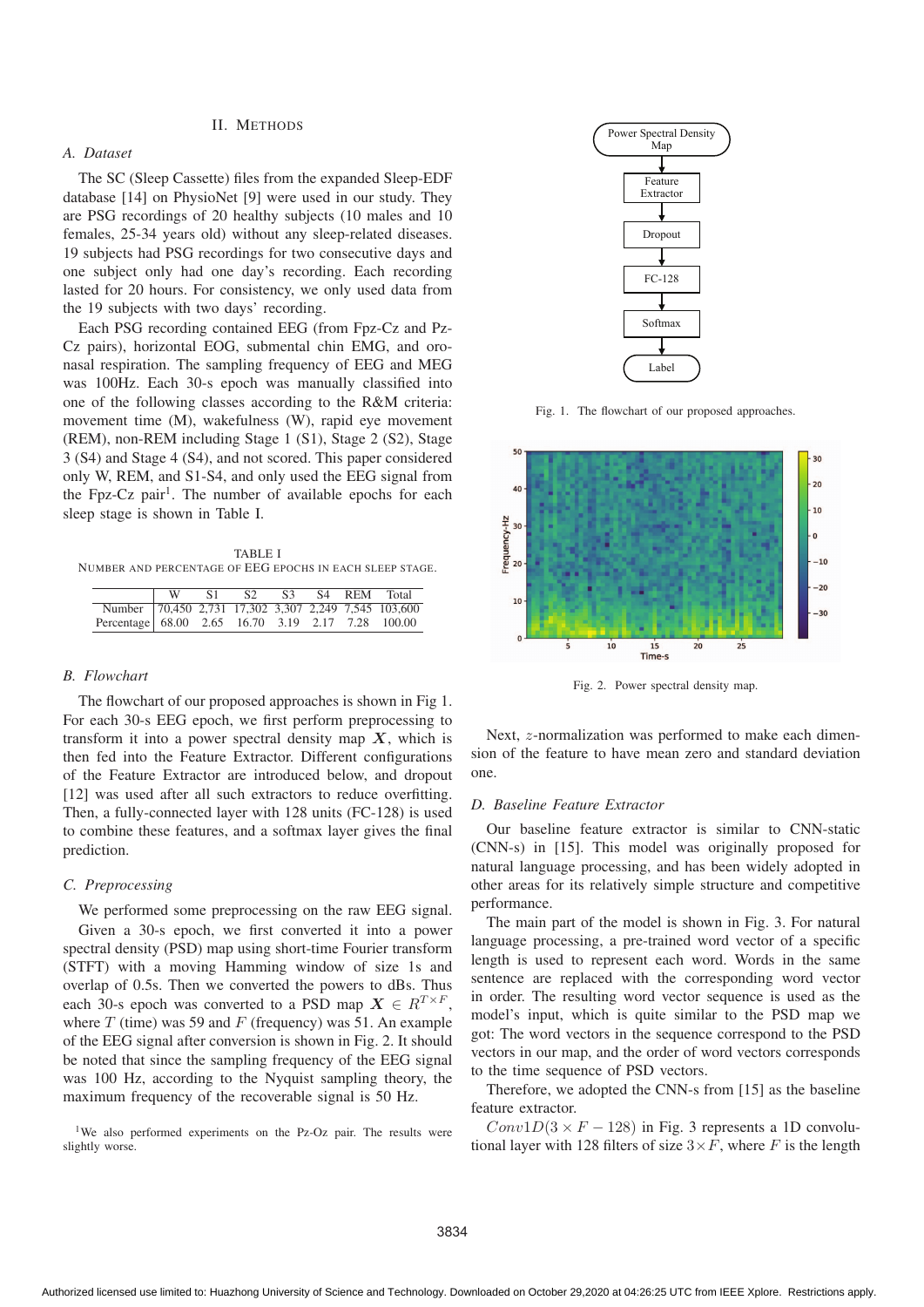

Fig. 3. The baseline feature extractor (A-CNN).

of the PSD vector. The convolution is also called temporal convolution because the filter is moving in the time dimension of the PSD map in the convolution.

Different filter sizes could be used to obtain receptive fields of different sizes. We tried several different sizes and obtained similar results. Filter sizes 3, 5 and 7 were used in our experiments. The filter stride was 1 and the activation function was rectified linear unit (ReLU).

For the feature map obtained after convolution, a maxover-time pooling operation with stride 1 was applied, i.e., selecting the largest value in the time dimension as the feature corresponding to a particular filter. The idea here was to capture the most important feature (maximum value) for each filter. Finally, features of different scales were concatenated together for further processing.

## *E. Feature Extractor 2*

*1) CNN Feature Extractor:* We propose a new feature extractor, as shown in Fig. 4, to enhance CNN-s.

Instead of using large receptive fields (or filters) of size  $5 \times F$  and  $7 \times F$ , we only use receptive fields of size  $3 \times F$ and  $3 \times 1$ . This idea is adopted from [20]. Stacking a  $3 \times F$ convolutional layer and a  $3 \times 1$  layer achieves an effective receptive field of  $5 \times F$ , as illustrated in Fig. 5. Similarly, stacking a  $3 \times F$  layer and two  $3 \times 1$  layers results in a  $7 \times F$ effective receptive field.

Stacking three convolutional layers instead of using a single  $7 \times F$  layer directly offers at least two benefits: first, three ReLU layers instead of one are now used, resulting in more nonlinearity; second, fewer parameters are needed, making the network more compact. Assume the network input and output channels of the convolution layer are both  $C$ , then the number of parameters required for a separate  $7 \times F$  convolution layer is  $7 \times F \times C^2$ , while the stacked convolution layers is  $3 \times$  $(F + 1 + 1) \times C^2$ , i.e. 43% of the former.

Moreover, in order to utilize features of different levels, we used the feature map from middle layers for the final prediction. We thought that pushing useful gradients to the lower layers, making them immediately useful, can make the training more stable and converge faster. Batch normalization was adopted after each convolutional layer, which is proved to



Fig. 4. The proposed C-CNN feature extractor.



Fig. 5. Stacking a  $3 \times F$  convolutional layer and a  $3 \times 1$  layer is equivalent to a  $5 \times F$  laver.

be useful in handling internal covariate shift and making the subsequent training easier. So we got the final feature extractor shown in Fig. 4.

*2) Attention Feature Extractor:* Except for CNN, we also applied LSTM [13] with attention mechanism, which has been widely used in time series and natural language processing [1], to sleep stage classification and proposed the Attention feature extractor in Fig. 6.

RNN has a strong ability to capture temporal information, and EEG data is a time series. Therefore, RNN is naturally suitable for such a scenario. Given the input sequence  $X = (x_1, x_2, ..., x_{T'}),$  the RNN calculates the hidden state<br>sequence  $H = (h_1, h_2, ..., h_{T'})$  by iterating the following sequence  $H = (h_1, h_2, ..., h_{T'})$  by iterating the following<br>equation from  $t = 1$  to  $T'$ . equation from  $t = 1$  to  $T'$ :

$$
\boldsymbol{h}_t = f(\boldsymbol{W}_x \boldsymbol{x}_t + \boldsymbol{W}_h \boldsymbol{h}_{t-1} + \boldsymbol{b}) \tag{1}
$$

where  $W_x$  and  $W_h$  are weight matrixes,  $b$  is a bias vector,  $f$ is an activation function, and all of them are shared at different time steps. Thus, the current hidden layer state  $h_t$  of RNN is not only related to the current input  $x_t$ , but also related to the previous hidden layer state  $h_{t-1}$ . That's why RNN can capture the time dependency.

LSTM is a special RNN, which was introduced by Hochreiter & Schmidhuber at 1997. It uses multiple gates to selec-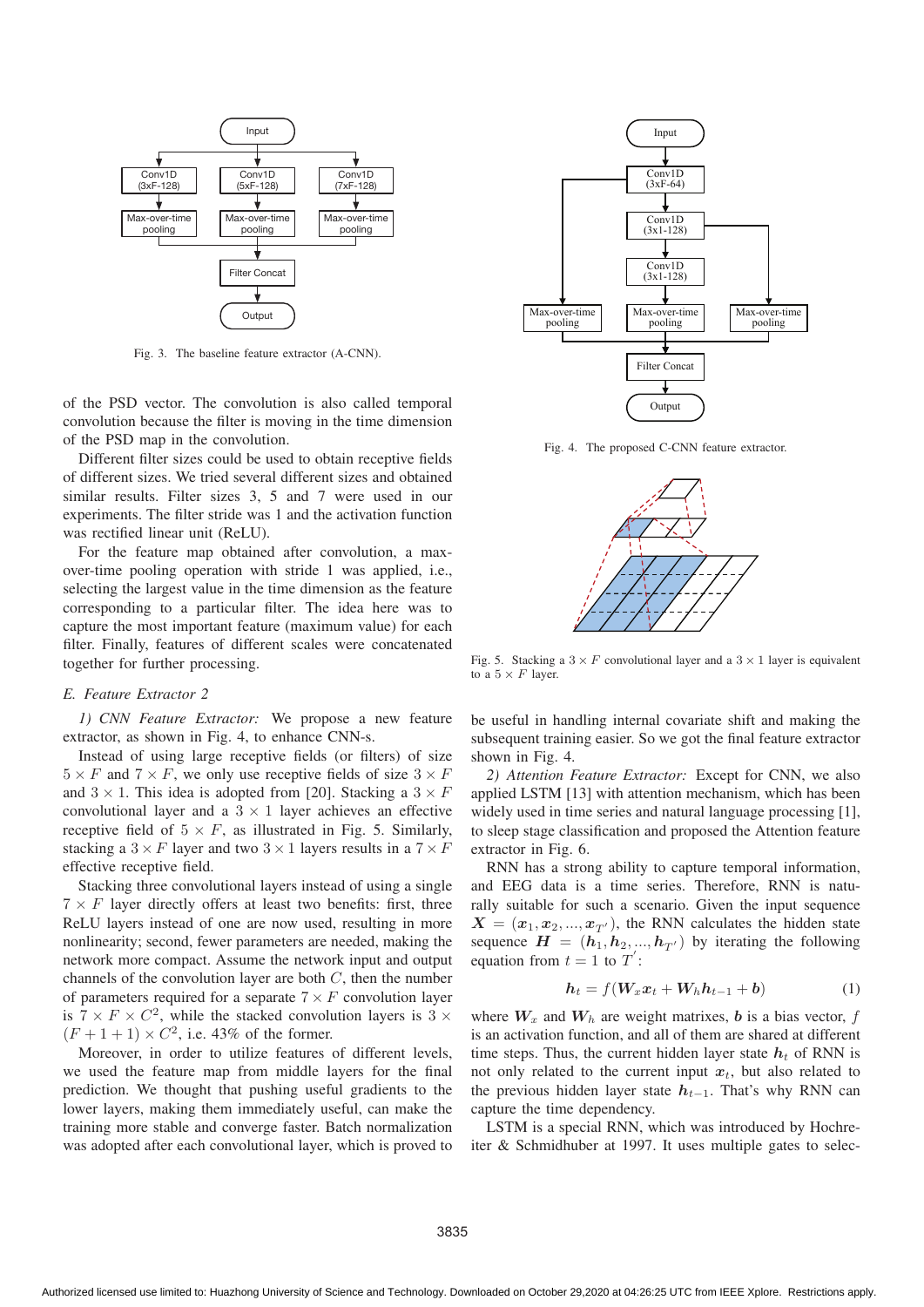

Fig. 6. Attention feature extractor.

tively store memory, thus it is more efficient at capturing longterm dependencies. In this paper, we further used the bidirectional LSTM with attention mechanism. To the best of our knowledge, it has not been used in sleep stage classification.

When training a regular LSTM, there is a limitation that future input information cannot be used. However, bidirectional LSTM [19] could solve this issue. It consists of forward and backward LSTMs, which are trained simultaneously in the positive and negative time direction, respectively. By concatenating the forward hidden state  $\vec{h}_t$  and the backward one  $\vec{h}_t$ , which contains future input information, we obtain  $h_t$  as the hidden state of the bidirectional LSTM, i.e.,  $h_t = [\overrightarrow{h_t}; \overleftarrow{h_t}]$ . 128 LSTM units were used.

As for the attention mechanism, it has been widely adopted in various of applications, such as machine translation [1], image caption generation [23], question answer [11], etc. When combined with LSTM, its output, context vector *c*, is computed as a weighted sum of each hidden state  $h_t$  across different time steps:

$$
c = \sum_{t=1}^{T'} \alpha_t h_t \tag{2}
$$

The weight  $\alpha_t$  of each  $h_t$  is computed by

$$
\alpha_t = \frac{exp(e_t)}{\sum_{t=1}^{T'} exp(e_t)}
$$
(3)

where  $e_t$  can be given by a trainable fully-connected layer with  $h_t$  as input.

Besides, in order to avoid the problem of exploding or vanishing gradients during the training of LSTM, we firstly did a 1D convolution with stride 2 in the input to reduce the sequence length, and then adopted batch normalization. Thus, we got the final Attention feature extractor in Fig. 6.

## *F. Network Training*

The training goal of our networks was to minimize the cross-entropy loss function. We trained these models using an Adam optimizer with a learning rate  $10^{-3}$ . And a decay rate of 0.95 was adopted to the learning rate per pass over the training set. The batch size was set to 128. Dropout is an effective regularization method for reducing overfitting, so we applied dropout with drop rate 0.5 before the fully-connected layer. In addition, early stopping was used to determine when to stop training, by monitoring the model's accuracy on a randomly selected validation set. Our models were implemented using TensorFlow and trained with a single Nvidia GeForce GTX 1080 GPU.

# *G. The Class-imbalance Weight*

When training a model with imbalanced data, what typically happens is that the learned model tends to predict samples to majority class. So we adopted cost-sensitive learning and added a class-imbalance weight in the loss function to reweight the cost of making a wrong prediction. The general principle is assigning larger weights to the minority classes. For each class, the weight is computed as,

$$
w_l = \frac{\max\{N_l\}_{l=1}^L}{N_l} \tag{4}
$$

where  $N_l$  is the number of samples in Class l, and L is the number of classes.

The motivation for this is that we expect the model to pay equal attention to the class with fewer samples (the class with more samples would be seen more frequently by model during training), and ensure that each class has a similar prediction accuracy. Except for the R&M criteria, we also merged S3 and S4 according to the AASM manual. Moreover, we also considered a simpler task that S1 and S2 were merged.

#### III. EXPERIMENTS

## *A. Performance Measures*

To evaluate the performance of the proposed models, we used recall (RE), which is also known as sensitivity, overall accuracy (ACC) and Cohen's Kappa coefficient (Kappa) [6] as performance measures. Considering serious class imbalance in the dataset, we introduced a class-imbalance metric, i.e. the balanced classification accuracy (BCA). The RE, ACC and BCA are defined as follows:

$$
RE_l = \frac{TP_l}{N_l} \tag{5}
$$

$$
ACC = \frac{\sum_{l=1}^{L} TP_l}{N} \tag{6}
$$

$$
BCA = \frac{1}{L} \sum_{l=1}^{L} \frac{TP_l}{N_l} = \frac{\sum_{l=1}^{L} RE_l}{L}
$$
(7)

where  $TP_l$  represents true positives for Class l, L is the number of classes,  $N$  is the number of all samples, and  $N_l$ represents the number of samples in Class l.

3836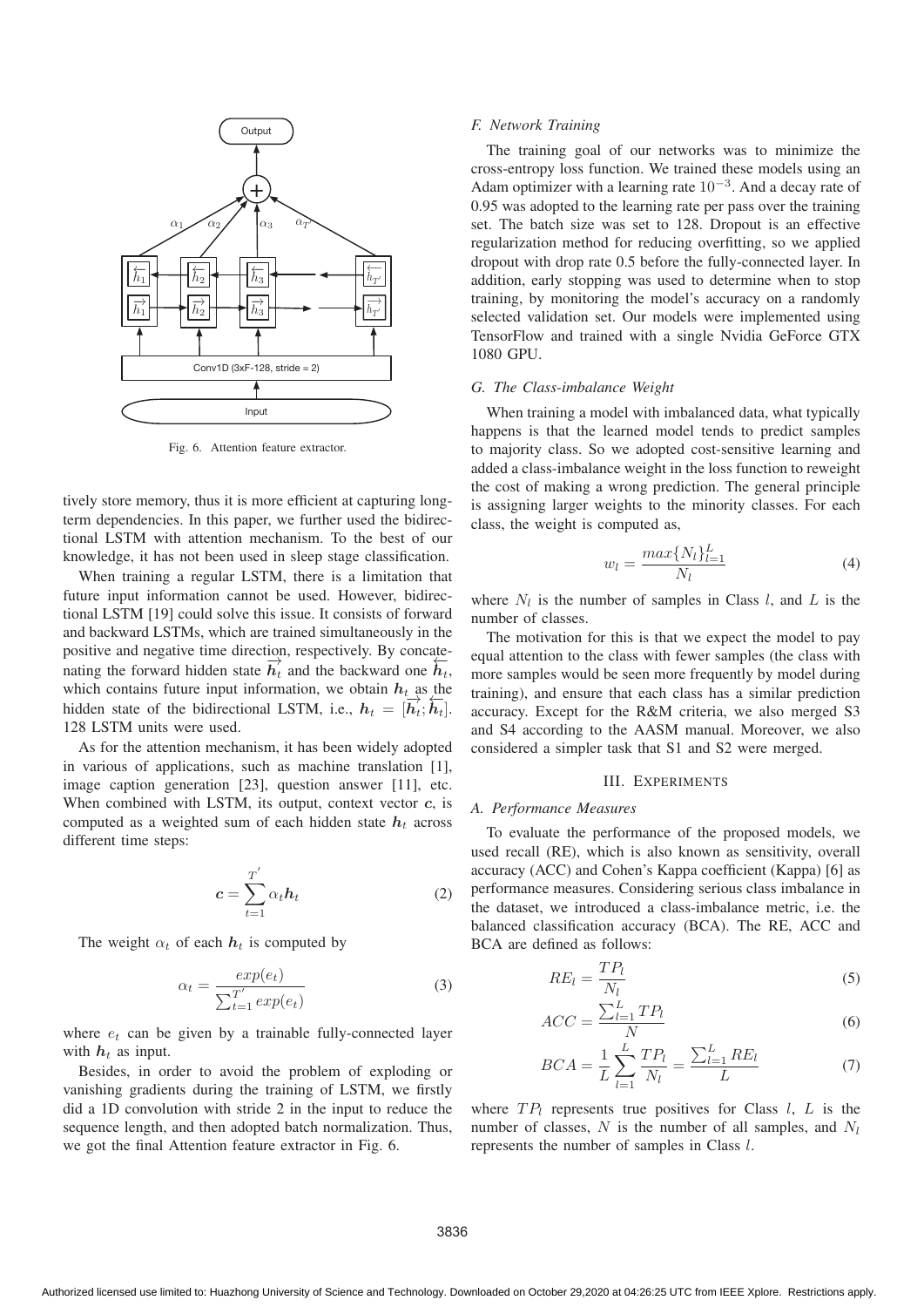In fact, the  $RE_l$  represents the proportion of samples in Class l that are predicted correctly, while ACC represents the proportion of samples across all classes that are predicted correctly. We expect each class to have a similar prediction accuracy (i.e. recall), so we used the BCA, which is the mean of recalls for different classes.

Besides, since there might exist obvious differences between the EEG signal of different subjects, we performed the leaveone-subject-out cross validation.

## *B. Results for Different CNN Feature Extractors*

In this section, the performances of different CNN feature extractors for six classification task were compared. The average ACCs and BCAs are shown in Table II.

TABLE II AVERAGE PERFORMANCE OF DIFFERENT CNN FEATURE EXTRACTORS ACROSS THE 19 SUBJECTS.

| Feature Extractor | ACC   | RCA   |
|-------------------|-------|-------|
| A-CNN             | 87.37 | 68.80 |
| C-CNN             | 88.19 | 70.95 |

As seen from the table, the baseline A-CNN already achieved high classification accuracy. The performance of C-CNN formed by the stacking of convolutional layers with small receptive fields was further improved, which was mainly benefited from its deeper layers and stronger nonlinear fitting capability.

## *C. The Impact of Class-imbalance Weight*

In this section, we explored the impact of class-imbalance weight on performance metrics. It was a six class classification task, using the C-CNN feature extractor. The only difference between the two experiments was whether the class-imbalance weight was used in the loss function. The result is shown in Table III. Mean means the performance is the average of different subjects, while Summary is calculated after combining all the predictions of different subjects.

TABLE III THE IMPACT OF CLASS-IMBALANCE WEIGHT

| 6-class      |       | Mean       | Summary |       |       |  |  |  |
|--------------|-------|------------|---------|-------|-------|--|--|--|
|              | ACC   | <b>BCA</b> | ACC     | BCA   | Kappa |  |  |  |
| Weighted     | 88.19 | 70.95      | 88.24   | 73.21 | 77.44 |  |  |  |
| Not weighted | 90.94 | 67.94      | 90.98   | 70.18 | 81.97 |  |  |  |

We can observe that the class-imbalance weights had a great influence on ACC and BCA. After applying the weights, the BCA metric increased significantly, while the ACC and Kappa decreased, which was mainly due to the decreased prediction accuracy for those categories with more samples. When the classes are significantly unbalanced, sometimes we would like all classes to have similar recalls (i.e., higher BCA), even if some classes only have a small number of samples.

# *D. Comparison between C-CNN and Attention Feature Extractors*

Convolutional neural network is good at processing image information, while recurrent neural network is better for time series task.

We further compared the performance of C-CNN and Attention feature extractor under multiple classification tasks. The results are shown in Table IV.

TABLE IV COMPARISON BETWEEN C-CNN AND ATTENTION FEATURE EXTRACTORS.

|           |       | 6-class |       | 5-class | 4-class |            |  |  |
|-----------|-------|---------|-------|---------|---------|------------|--|--|
| Model     | ACC   | BCA     | ACC   | BCA     | ACC     | <b>BCA</b> |  |  |
| C-CNN     | 88.19 | 70.95   | 90.23 | 77.09   | 91.03   | 85.94      |  |  |
| Attention | 88.43 | 73.58   | 90.27 | 79.50   | 91.91   | 87.56      |  |  |

It shows that the performance of the Attention feature extractor was always a little better than C-CNN, both on ACC and BCA, which means it learned better representations. However, due to the characteristics of LSTM itself, the training time Attention needed was much more than C-CNN.

#### *E. Comparison with Exiting Methods*

We also compared our approaches with two exiting methods and demonstrated that our approaches outperformed them. The results are shown in the Table V.

The review by Boostani et al. [3] compared five methods based on hand-engineered features using the expanded Sleep-EDF database, and [8] which used entropy of continuous wavelet transform as features and random forest as classifier achieved the best performance. It got 87.06% ACC and 71.10% BCA respectively (the BCA was computed based on the confusion matrix in the paper).

Compared with the traditional methods based on handengineered features, our proposed C-CNN provided an endto-end solution that requires almost no prior knowledge, and achieved improvement of  $+3.17\%$  (from 87.06% to 90.23%) and +6.12% (from 71.10% to 77.22%) in ACC and BCA, respectively. Besides, our approach could further improve ACC (91.88%) and still provide a compare BCA (73.83%) if the class-imbalance weight was not adopted.

DeepSleppNet [21] was the state-of-the-art model for sleep stage scoring. This model was divided into two parts. The first part was representation learning using CNN, and the second part used adjacent EEG epoches and bidirectional LSTM to learn transition rules among sleep stages. The training of DeepSleepNet was also divided into two steps. The first step performed a supervised pre-training on the representation learning part using a class-balanced set generated by resampling; The second steps performed fine-tuning on the whole model using a sequential training set, which meant it used adjacent EEG epochs to train the bidirectional LSTM part.

We re-implemented the first part for comparison in our experiments. Compared with DeepSleppNet, our models were much simpler, required no special handing and achieved a slightly higher ACC while providing a comparable BCA.